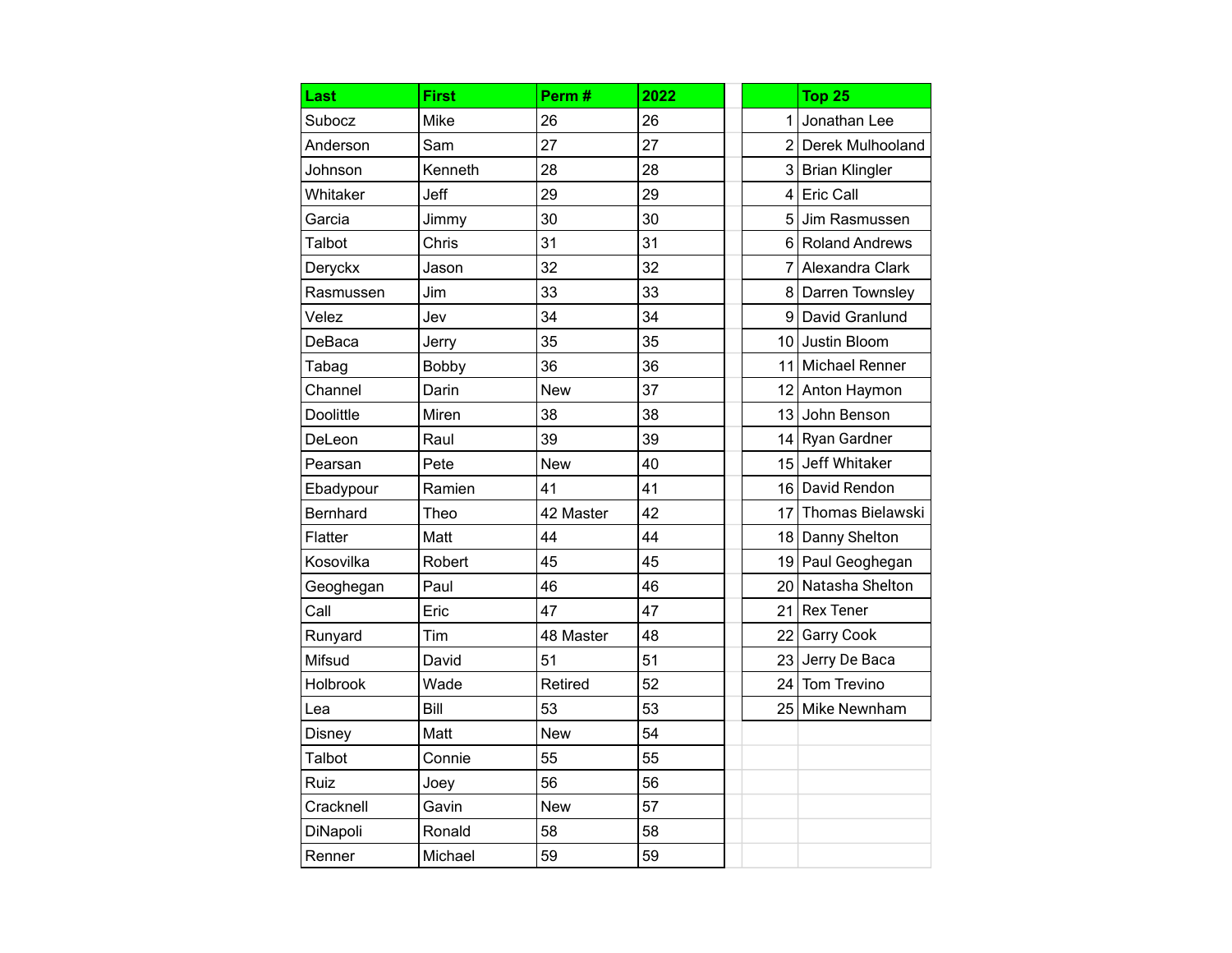| Tribulato      | Greg         | 61         | 61 |  |  |
|----------------|--------------|------------|----|--|--|
| Sherman        | Edward       | 62         | 62 |  |  |
| Pieper         | Andrea       | 63         | 63 |  |  |
| Garcia         | Joey         | 64         | 64 |  |  |
| Clark          | Alexandra    | 65         | 65 |  |  |
| Krynock        | Mike         | 66         | 66 |  |  |
| Whitmire       | Kristen      | 67         | 67 |  |  |
| Smith          | Thomas       | 68         | 68 |  |  |
| Spoor          | Eugene       | 69         | 69 |  |  |
| Benson         | John         | 70         | 70 |  |  |
| Perrigo        | <b>Brian</b> | 71         | 71 |  |  |
| Raymond        | Ronnie       | 72 Master  | 72 |  |  |
| <b>Bertran</b> | Joe          | 73         | 73 |  |  |
| Rowedder       | Dennis       | 74         | 74 |  |  |
| Lyons          | Richard      | 75         | 75 |  |  |
| Bawdon         | Danny        | 76         | 76 |  |  |
| Cook           | Garry        | 77         | 77 |  |  |
| Marriner       | Kurt         | 80         | 80 |  |  |
| Anderson       | Sean         | 81         | 81 |  |  |
| Francisco      | John         | 82         | 82 |  |  |
| Newman         | Mike         | 83         | 83 |  |  |
| Silvia         | Richard      | 85         | 85 |  |  |
| Stirling       | Mark         | 86         | 86 |  |  |
| Sanchez        | Jose         | 87         | 87 |  |  |
| Yuen           | Derek        | 90         | 90 |  |  |
| Kamholz        | Timothy      | 91         | 91 |  |  |
| Muzio          | Michael      | 92         | 92 |  |  |
| Hill           | Shaun        | 93         | 93 |  |  |
| Tener          | Rex          | 94         | 94 |  |  |
| Guntle         | Bryan        | <b>New</b> | 95 |  |  |
| Donohue        | Craig        | 96         | 96 |  |  |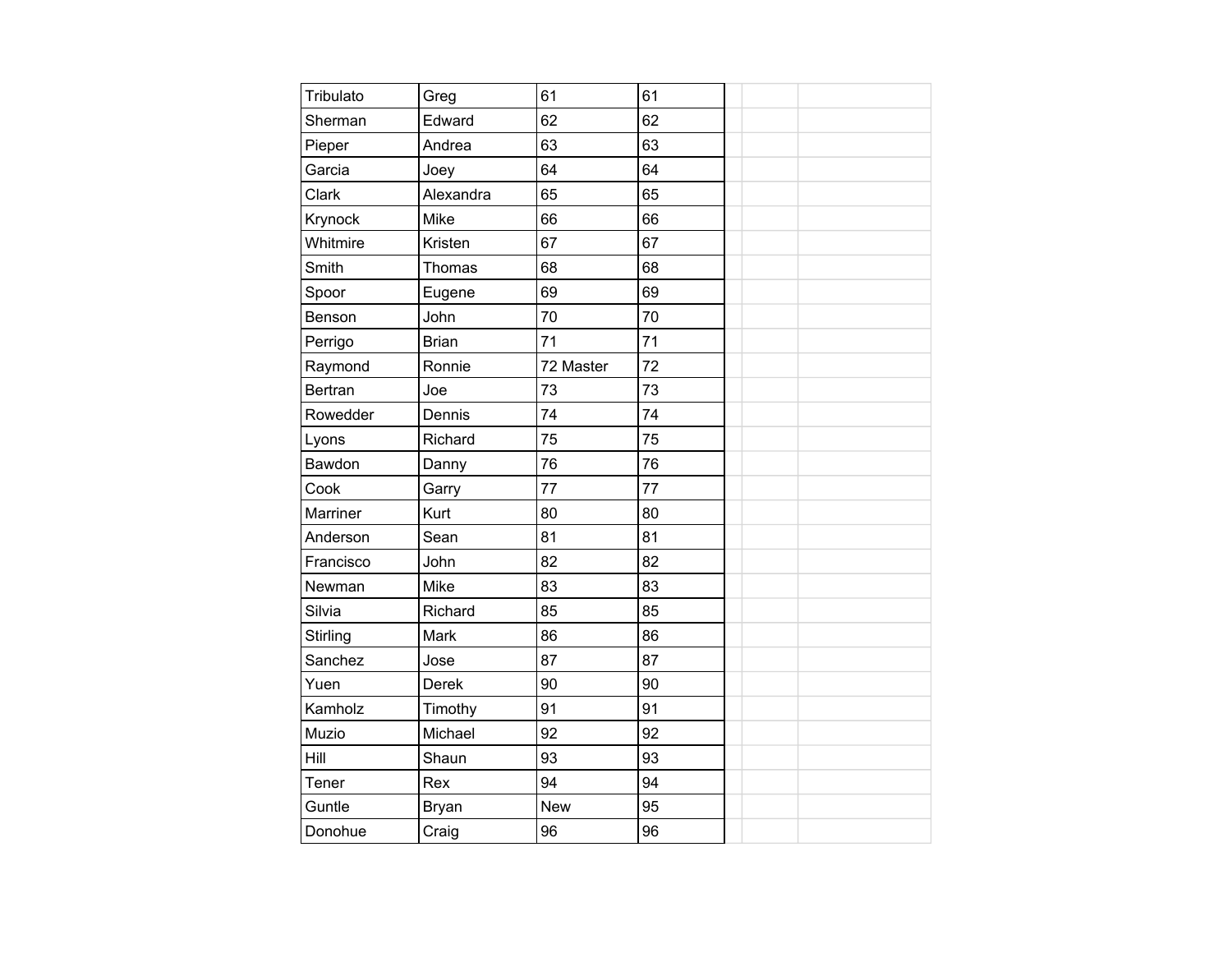| Disalvo        | Michelle     | 97         | 97  |  |
|----------------|--------------|------------|-----|--|
| <b>Mathers</b> | Rich         | <b>New</b> | 98  |  |
| Vasilakos      | Jason        | 99         | 99  |  |
| Lemmer         | James        | 100        | 100 |  |
| Hansen         | Justin       | 101        | 101 |  |
| Ford           | Ryan         | 102        | 102 |  |
| Ornelas        | David        | 104        | 104 |  |
| Villa          | Frank        | 105        | 105 |  |
| Maxie          | Ron          | 106        | 106 |  |
| Olden          | Mark         | 107        | 107 |  |
| Berggren       | Curt         | 110        | 110 |  |
| Plaatje        | Gary         | 111        | 111 |  |
| Reed           | Kevin        | 113        | 113 |  |
| Grass          | Eric         | 115        | 115 |  |
| Traverso       | John         | 116        | 116 |  |
| Wallace        | Kerry        | 117        | 117 |  |
| Prunckle       | Joseph       | 118        | 118 |  |
| Martin         | Walker       | 121        | 121 |  |
| Mon            | Bin          | <b>New</b> | 122 |  |
| <b>Buchan</b>  | Kevin        | 124        | 124 |  |
| Easley         | Bryan        | 126        | 126 |  |
| Hernandez      | Kyle         | 128        | 128 |  |
| Wawrzyczek     | Jesse        | <b>New</b> | 131 |  |
| Raymond        | Kimie        | 132        | 132 |  |
| Erspamer       | <b>Brian</b> | <b>New</b> | 133 |  |
| Dunne          | Patrick M.   | <b>New</b> | 134 |  |
| Li             | Judy         | <b>New</b> | 135 |  |
| Sterner        | Eric         | 136        | 136 |  |
| Bernard        | Joe          | <b>New</b> | 137 |  |
| Kuszczak       | Adam         | <b>New</b> | 138 |  |
| Provencio      | Greg         | 139        | 139 |  |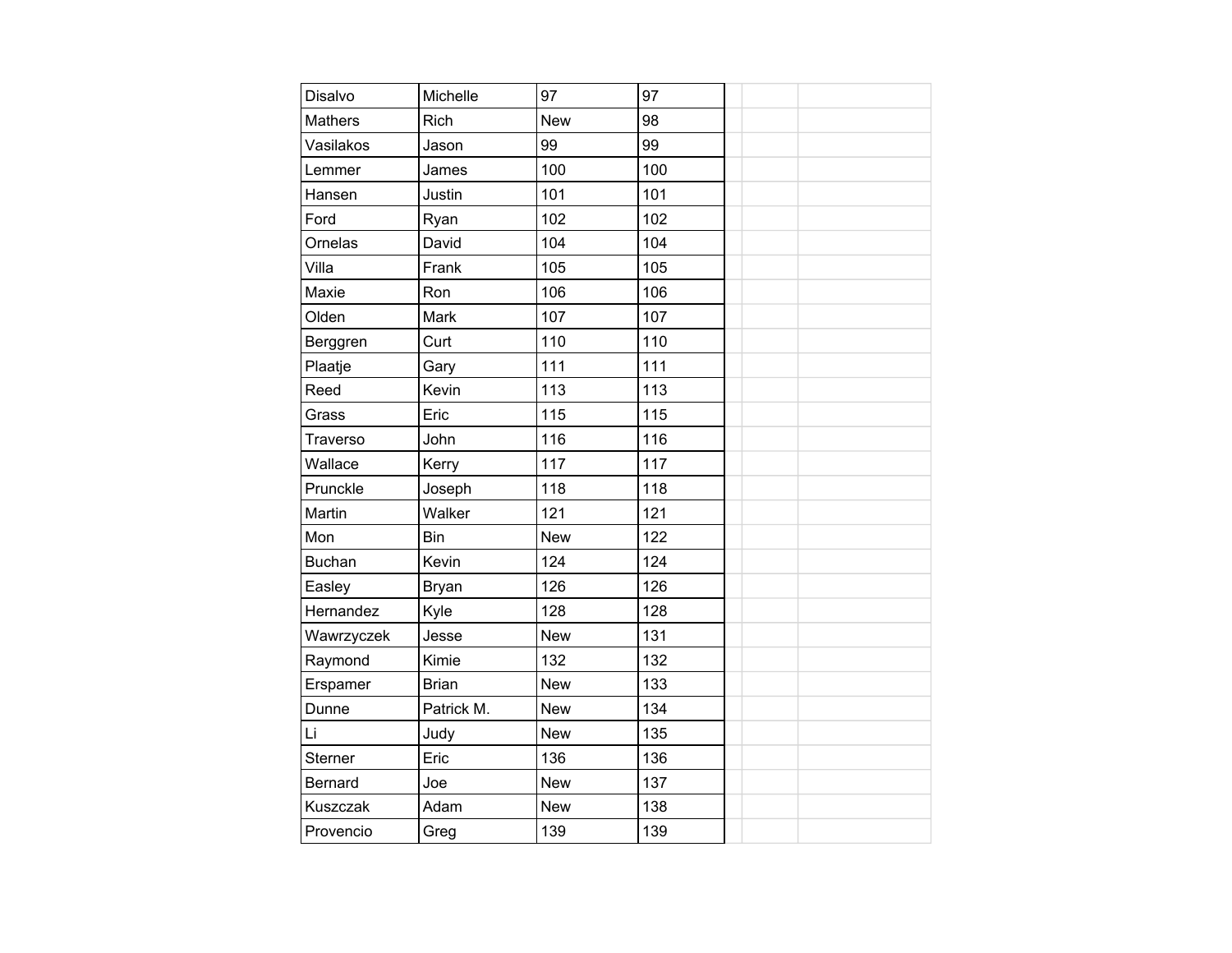| Schwartz     | Michael      | 140        | 140 |  |
|--------------|--------------|------------|-----|--|
| Olmstead     | Mark         | 141        | 141 |  |
| Dzonlez      | Alena        | 145        | 145 |  |
| Granlund     | David        | 146        | 146 |  |
| Dewinkle     | Tony         | 147        | 147 |  |
| Marquez      | Megan        | 148        | 148 |  |
| Dennington   | Chase        | 149        | 149 |  |
| Mulholland   | Derek        | 151        | 151 |  |
| Turman       | Robert       | 152        | 152 |  |
| Levand       | Geoff        | 153        | 153 |  |
| Hernandez    | Michael      | 154        | 154 |  |
| Guiso        | Michael      | 155        | 155 |  |
| <b>Dietz</b> | Trent        | 157        | 157 |  |
| Fusco        | Jesse        | 158        | 158 |  |
| DiNapoli     | Mary         | <b>New</b> | 159 |  |
| Pennington   | Corey        | <b>New</b> | 160 |  |
| Edwards      | Ben          | 162        | 162 |  |
| Mythen       | Richard      | 166        | 166 |  |
| Fonte        | Paul         | <b>New</b> | 168 |  |
| Spoor        | Charlene     | 169        | 169 |  |
| Luker        | Kenzie Rae   | <b>New</b> | 171 |  |
| Lee          | Jonathan     | 173        | 173 |  |
| Leetham      | <b>Brian</b> | 176        | 176 |  |
| Conklin      | Richard      | 183        | 183 |  |
| Clapham      | <b>Bruce</b> | <b>New</b> | 184 |  |
| Marciel      | Paige        | 188        | 188 |  |
| Prosch       | Joe          | 192        | 192 |  |
| Zack         | Jim          | 193        | 193 |  |
| Andrews      | Roland       | 194        | 194 |  |
| Farris       | Wyatt        | <b>New</b> | 199 |  |
| Marlow       | Cathie       | 201        | 201 |  |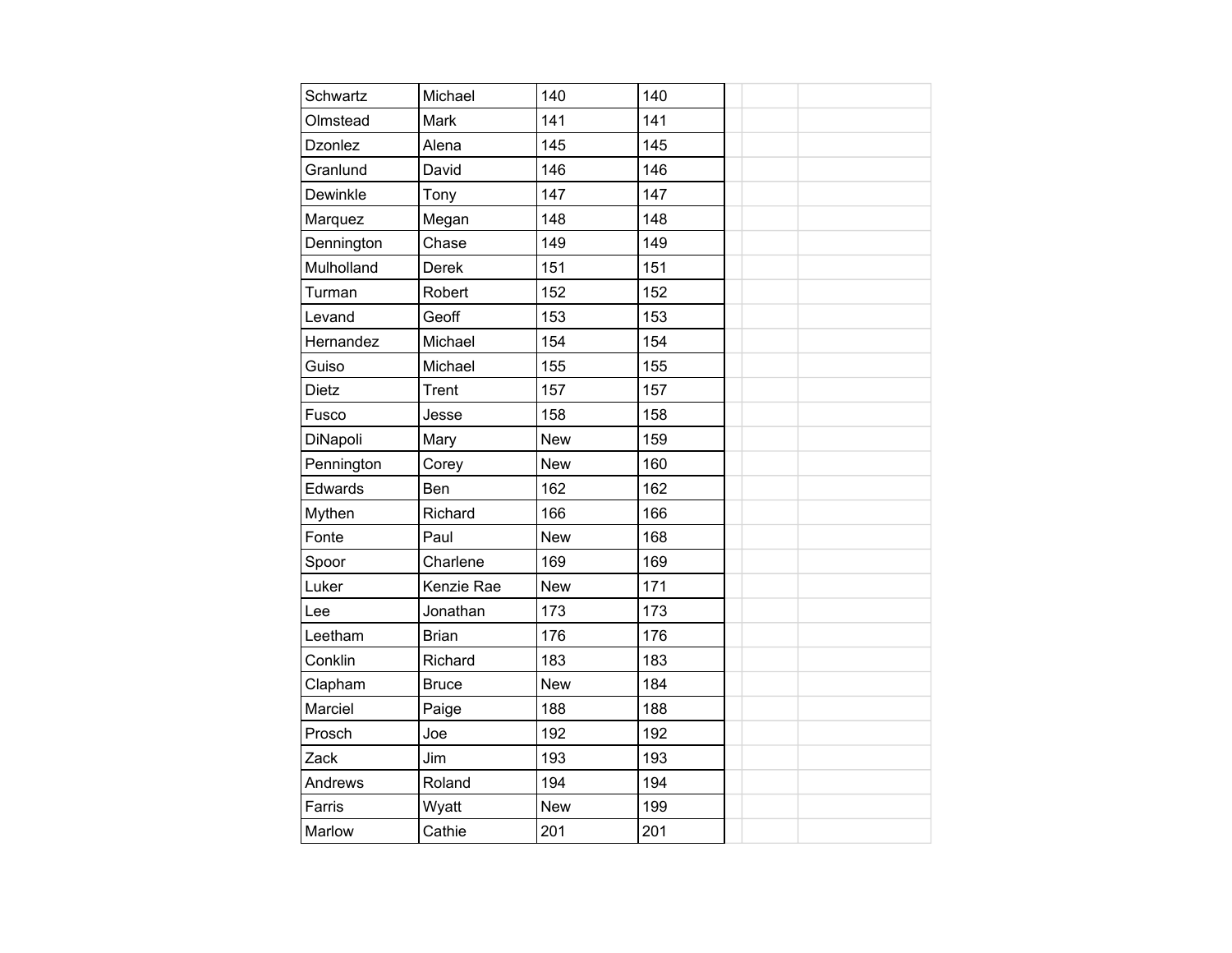| Marlow          | Dan          | 202        | 202 |  |
|-----------------|--------------|------------|-----|--|
| Caya            | Tom          | <b>New</b> | 204 |  |
| Bernard         | Paul         | 205        | 205 |  |
| Ziel            | Bob          | 208        | 208 |  |
| Lezin           | Andrew       | 209        | 209 |  |
| Sullivan        | Ryan         | 211        | 211 |  |
| Ow              | Chris        | Retired    | 212 |  |
| Davilla         | Joseph       | 217        | 217 |  |
| Douglas         | Scott        | 219        | 219 |  |
| Yamada          | Charlie      | 221        | 221 |  |
| McIlree         | Edward       | 222        | 222 |  |
| Kamholz         | Greg         | 223        | 223 |  |
| <b>Dresser</b>  | Rob          | 224        | 224 |  |
| Gagaza          | <b>Brian</b> | <b>New</b> | 225 |  |
| Korach          | Matthew      | 226        | 226 |  |
| Metcalf         | Jerimiah     | 227        | 227 |  |
| Sereda          | Matt         | 232        | 232 |  |
| Luther          | <b>Rick</b>  | <b>New</b> | 233 |  |
| Edwards         | Garrett      | <b>New</b> | 237 |  |
| Cappiello       | Derek        | 241        | 241 |  |
| Silva           | Antone       | 242        | 242 |  |
| <b>Butticci</b> | Leonard      | <b>New</b> | 244 |  |
| Meyer           | Jake         | <b>New</b> | 250 |  |
| Eads            | Sarah        | 255        | 255 |  |
| Clauser         | Rich         | 268        | 268 |  |
| Hurley          | <b>Brian</b> | 270        | 270 |  |
| Oxley           | Gregg        | <b>New</b> | 282 |  |
| Edwards         | Scott        | 288        | 288 |  |
| Hu              | Jordan       | 289        | 289 |  |
| Thompson        | Jeff         | 292        | 292 |  |
| Easley          | Ron          | 300        | 300 |  |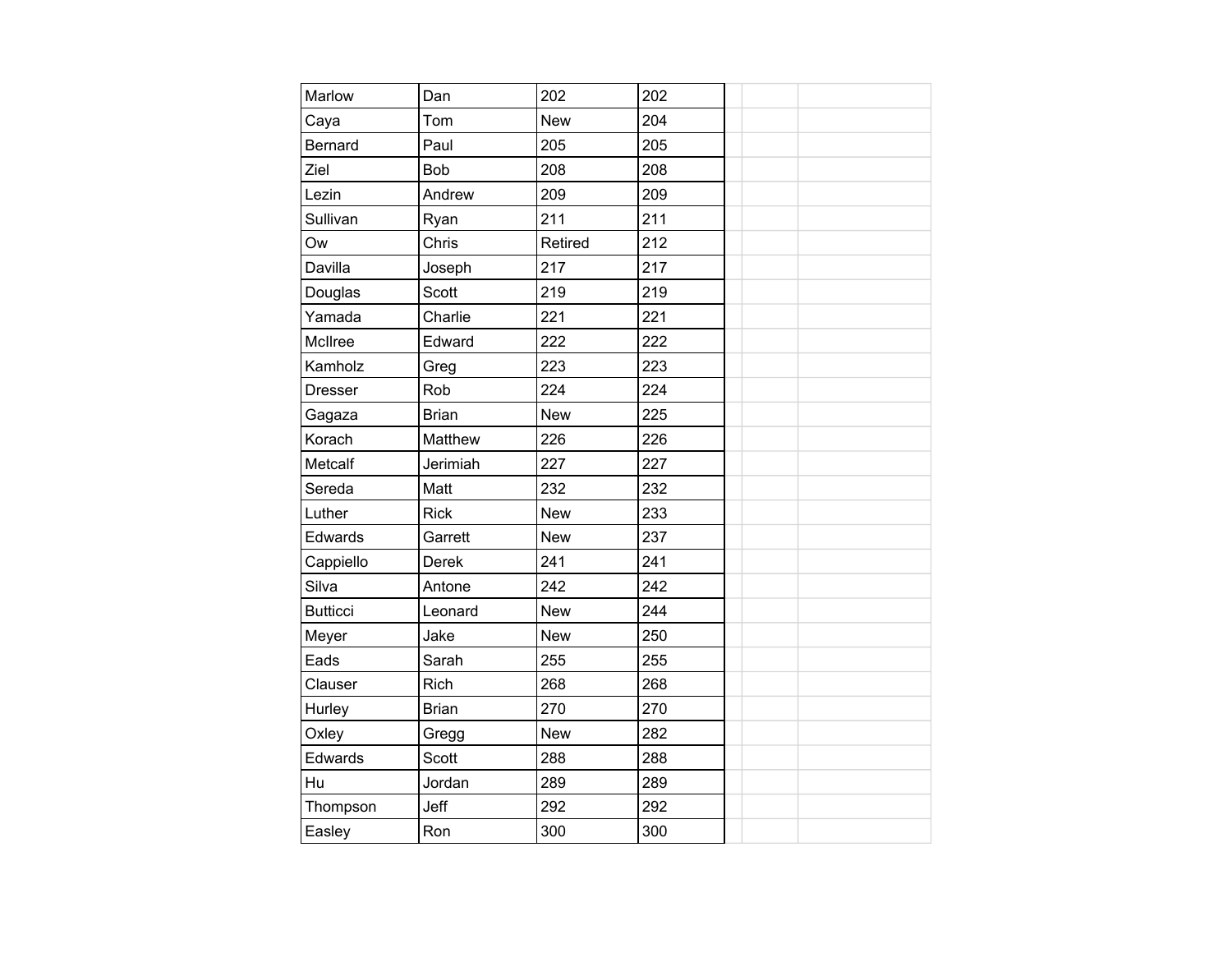| Tan            | Kenneth     | <b>New</b> | 303 |  |
|----------------|-------------|------------|-----|--|
| Caya           | Bryan       | <b>New</b> | 304 |  |
| Gardner        | Ryan        | 305        | 305 |  |
| Collins        | Al          | 309        | 309 |  |
| Lowery         | <b>Russ</b> | 311        | 311 |  |
| Tuggle         | Mark        | <b>New</b> | 313 |  |
| Lundquist      | <b>Nick</b> | <b>New</b> | 314 |  |
| Philip         | Scott       | 316        | 316 |  |
| Sohns          | Zach        | 318        | 318 |  |
| Wilson         | Alan        | 321 Master | 321 |  |
| Seagraves      | Jerry       | 323        | 323 |  |
| Dina           | Jose        | 326        | 326 |  |
| Lopez          | Randy       | <b>New</b> | 327 |  |
| Sanders        | Joey        | 330        | 330 |  |
| Shelton        | Natasha     | 331        | 331 |  |
| Carter         | Don         | 335        | 335 |  |
| Rivard         | Mark        | 338 Master | 338 |  |
| Berger         | Erik        | 339        | 339 |  |
| Hoffman        | Ryan        | 344        | 344 |  |
| Rodriguez      | David       | 348 Master | 348 |  |
| Zack           | James       | 355        | 355 |  |
| <b>Barsell</b> | John        | 357        | 357 |  |
| Allen Jr.      | Terry G     | 362        | 362 |  |
| Dooyes         | Jason       | 364        | 364 |  |
| <b>Burns</b>   | Jason       | 388        | 388 |  |
| Munoz          | Louis       | 389        | 389 |  |
| Bahr           | Paul        | 392        | 392 |  |
| Tappan         | Jim         | 404        | 404 |  |
| Velez          | Lynn        | 410        | 410 |  |
| Krulee         | Justin      | 419        | 419 |  |
| Bejarano       | Armando     | <b>New</b> | 420 |  |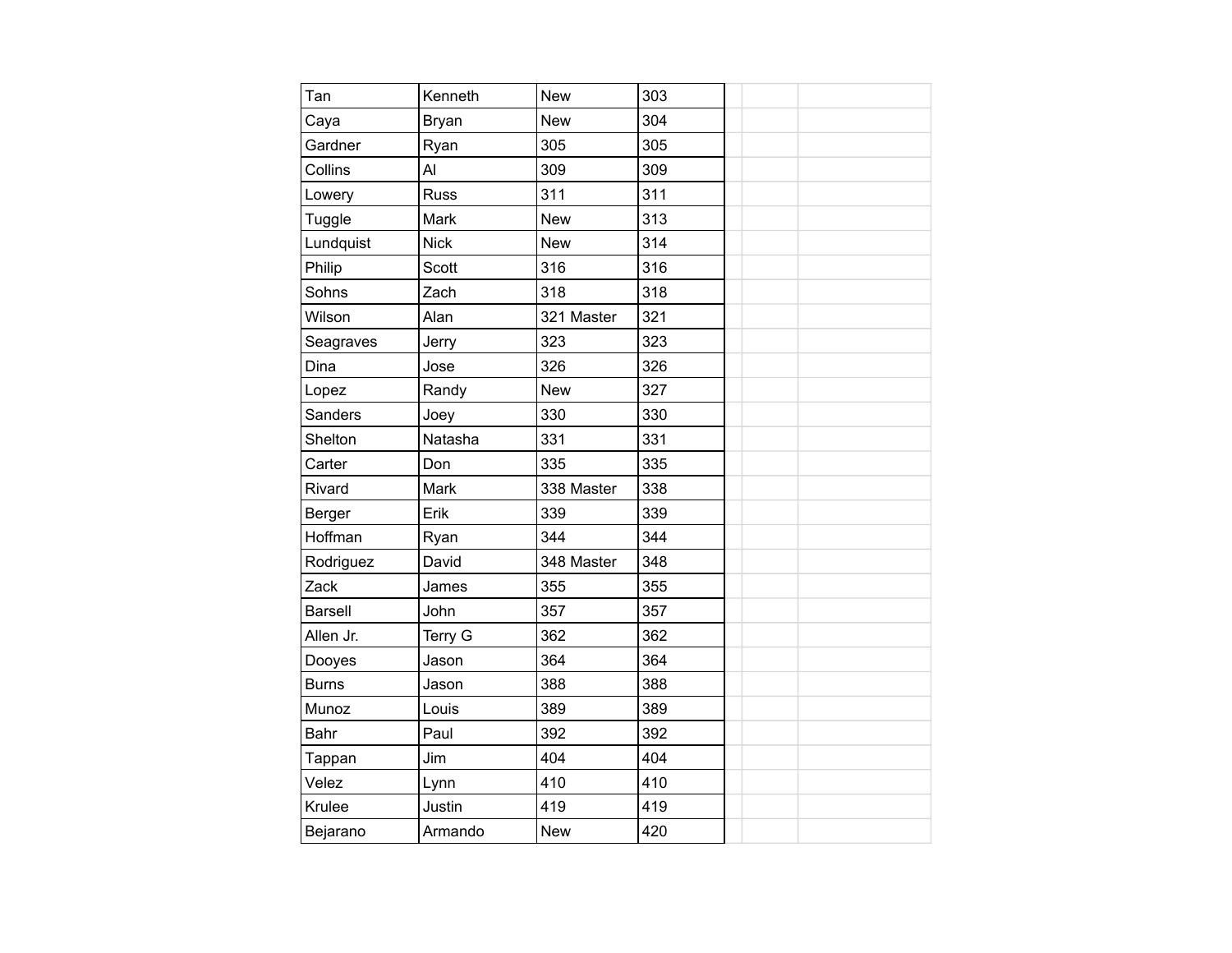| <b>Blocker</b> | Todd            | 421        | 421 |  |  |
|----------------|-----------------|------------|-----|--|--|
| Trevino        | Tom             | 423        | 423 |  |  |
| Lynch          | <b>Brian</b>    | 424        | 424 |  |  |
| Cavaletto      | <b>Brittany</b> | 425        | 425 |  |  |
| Cavaletto      | Andrew          | 428        | 428 |  |  |
| Jones          | Dewayne         | <b>New</b> | 431 |  |  |
| Graham         | Josh            | <b>New</b> | 437 |  |  |
| Chalios        | Toby            | 439        | 439 |  |  |
| Arrizon        | Gilbert         | 440        | 440 |  |  |
| <b>Burnett</b> | William(Billy)  | 444        | 444 |  |  |
| Rice           | Jim             | 448        | 448 |  |  |
| Graham         | Michael         | 458        | 458 |  |  |
| Gonzalez       | Leonardo        | 465        | 465 |  |  |
| McIlree        | Allan           | 484        | 484 |  |  |
| <b>Bohr</b>    | Craig           | <b>New</b> | 488 |  |  |
| <b>Sisk</b>    | Chad            | <b>New</b> | 500 |  |  |
| Cowley         | Jerry           | 515        | 515 |  |  |
| Simon          | James Paul      | 516        | 516 |  |  |
| Garcia         | Jose            | 519        | 519 |  |  |
| Shofstall      | Erich           | 520        | 520 |  |  |
| Martin         | Don             | 521        | 521 |  |  |
| Quick          | Patrick         | 524        | 524 |  |  |
| Navarro        | Michael         | 526        | 526 |  |  |
| Palladino      | Mike            | 528        | 528 |  |  |
| Daley          | Earl            | 552        | 552 |  |  |
| Custis         | Ryan            | 555        | 555 |  |  |
| Martindale     | Scott           | <b>New</b> | 570 |  |  |
| Whitmire       | Tadd            | 579        | 579 |  |  |
| Rendon         | David           | 613        | 613 |  |  |
| Van Horsen     | Paul            | 616        | 616 |  |  |
| Fanelli        | Nathan          | 617        | 617 |  |  |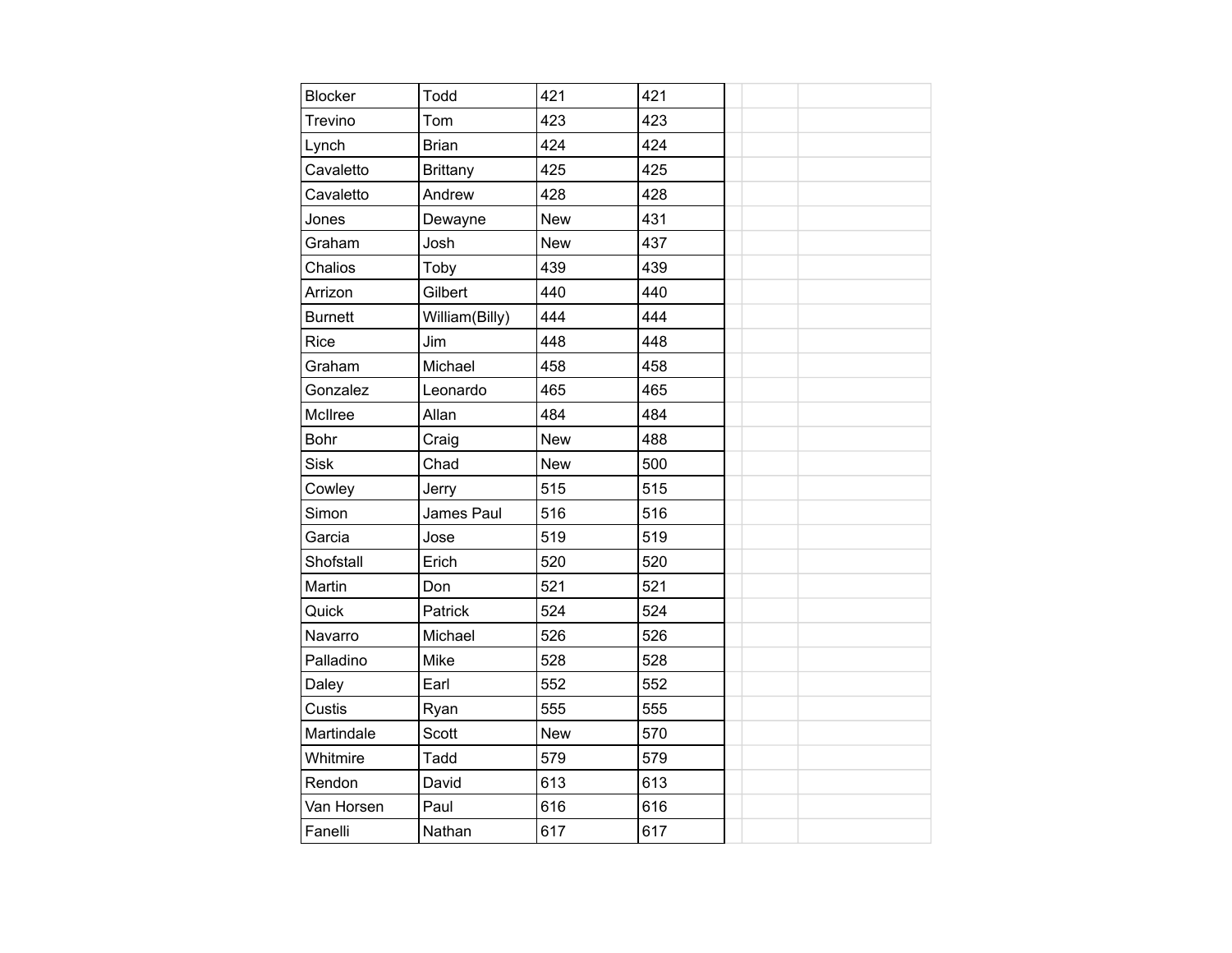| Blackman         | Jeremy         | 622        | 622 |  |
|------------------|----------------|------------|-----|--|
| Yoshida          | Noveen         | <b>New</b> | 623 |  |
| Doolittle        | Scot           | 624        | 624 |  |
| Bielawski        | Thomas         | 625        | 625 |  |
| <b>Boldt</b>     | Grant          | 626        | 626 |  |
| Mason            | Trenton        | 627        | 627 |  |
| Alvernaz         | J.R.           | 628        | 628 |  |
| Page             | Matt           | 634        | 634 |  |
| <b>Hendricks</b> | James          | 639        | 639 |  |
| Canadas          | Edward         | 643        | 643 |  |
| Shelton          | Wendy          | 647        | 647 |  |
| Joice            | Duane          | 656        | 656 |  |
| <b>McCarthy</b>  | Paul           | <b>New</b> | 661 |  |
| Lawrence         | Dominic        | 666        | 666 |  |
| Lawrence         | <b>Betsy</b>   | 667        | 667 |  |
| Collett          | Chris          | 677        | 677 |  |
| Wallace          | Chris          | 689        | 689 |  |
| Valerio          | Anthony        | <b>New</b> | 697 |  |
| Lawrence         | <b>Steve</b>   | <b>New</b> | 700 |  |
| Gainous          | Tyler          | <b>New</b> | 701 |  |
| Molina           | Jeff           | 701 Master | 701 |  |
| Meikel           | Nate           | 703        | 703 |  |
| Bergquist        | <b>Brad</b>    | 707        | 707 |  |
| Sorvari          | Roy            | 710        | 710 |  |
| Schubert         | Scott          | 711        | 711 |  |
| Larson           | Scott          | 712        | 712 |  |
| Cooley           | Bill           | 715        | 715 |  |
| Fink             | <b>Brandon</b> | 717        | 717 |  |
| Tew              | Sean           | 718        | 718 |  |
| Gonzalez         | Robert         | 721        | 721 |  |
| Gonzalez         | Saul           | 725        | 725 |  |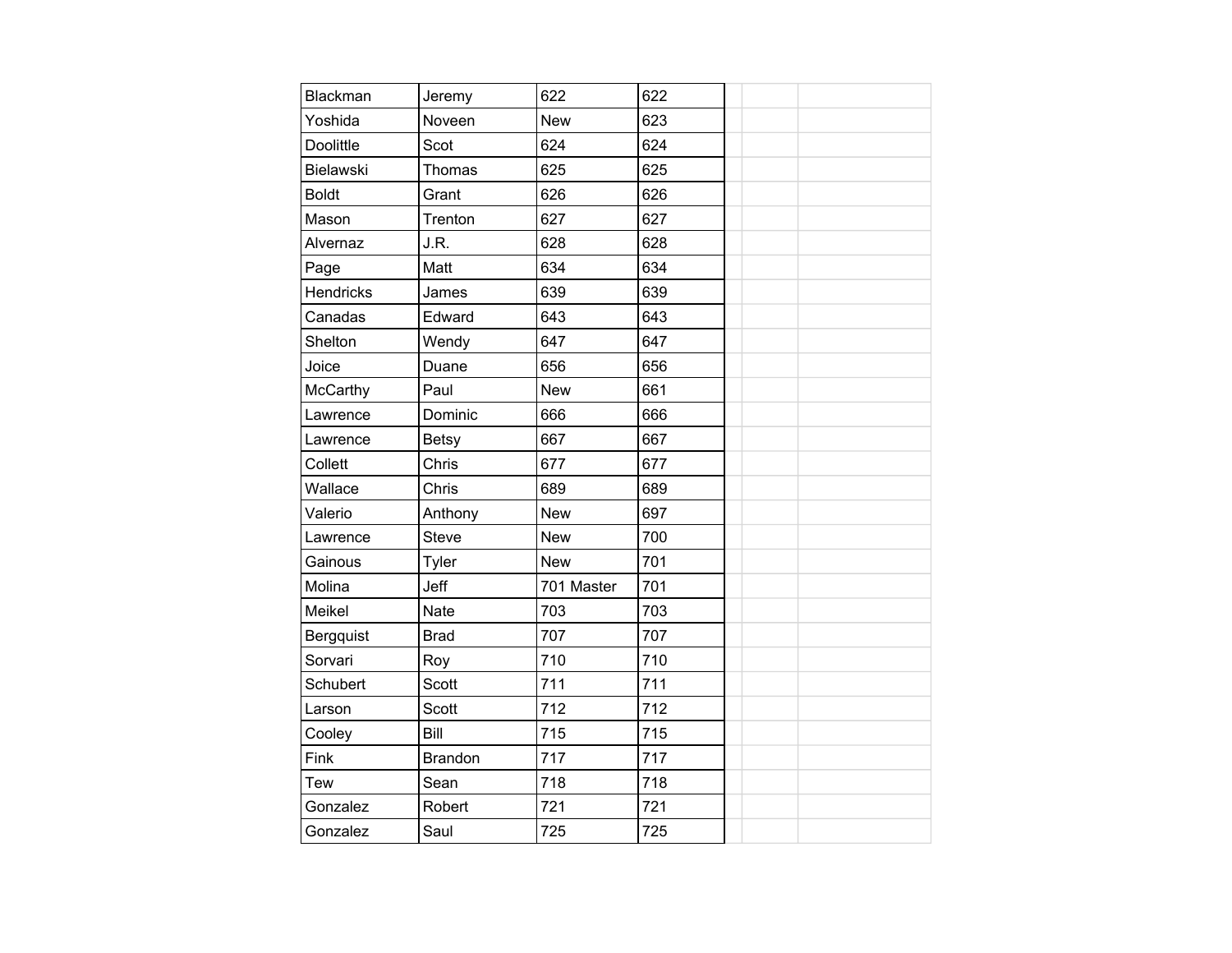| Townsley          | Darren       | 728        | 728 |  |  |
|-------------------|--------------|------------|-----|--|--|
| Mursick           | Ronald       | 730        | 730 |  |  |
| Krukov            | George       | 731        | 731 |  |  |
| Fanelli           | Phil         | 737        | 737 |  |  |
| Birkendahl        | Heath        | 747        | 747 |  |  |
| <b>Bellicitti</b> | Scott        | <b>New</b> | 752 |  |  |
| Mayhood           | <b>Bruce</b> | 753        | 753 |  |  |
| Watt              | Eric         | 757        | 757 |  |  |
| Lothrop           | Troy         | 758        | 758 |  |  |
| Guisande          | Vincent      | <b>New</b> | 761 |  |  |
| Klingler          | <b>Brian</b> | 762        | 762 |  |  |
| Pieper            | Bill         | 763        | 763 |  |  |
| Shelton           | Danny        | 764        | 764 |  |  |
| Carroll           | David        | 770        | 770 |  |  |
| Flores            | Frank        | 771        | 771 |  |  |
| Robertson         | Daniel       | 774        | 774 |  |  |
| Bloom             | Justin       | 784        | 784 |  |  |
| Hart              | Don          | 801        | 801 |  |  |
| <b>Myers</b>      | Gina         | <b>New</b> | 807 |  |  |
| Nordby            | Chris        | 810        | 810 |  |  |
| Wickersham        | Tom          | 811        | 811 |  |  |
| Lavold            | Scott        | <b>New</b> | 814 |  |  |
| Shear             | Matthew      | 818        | 818 |  |  |
| <b>Baker</b>      | Jon          | <b>New</b> | 819 |  |  |
| Ress              | <b>Bob</b>   | 821        | 821 |  |  |
| <b>Brittain</b>   | Robert       | 823        | 823 |  |  |
| Wessbecher        | Christof     | 824        | 824 |  |  |
| Gurno             | Art          | 825        | 825 |  |  |
| Posey             | Justin       | 826 Master | 826 |  |  |
| Liston            | David        | <b>New</b> | 827 |  |  |
| Scott             | Bryan        | 831        | 831 |  |  |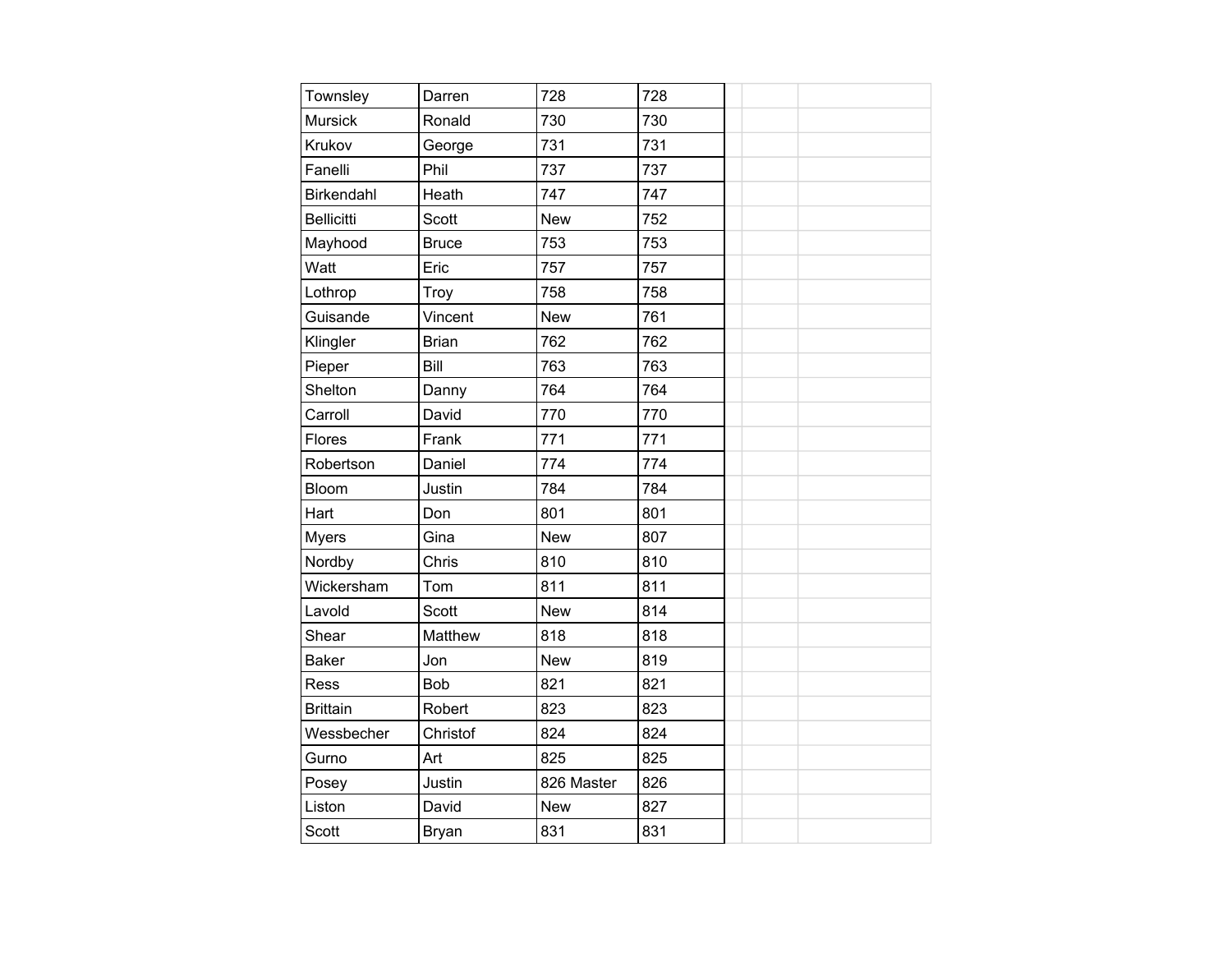| Delema          | Stephen      | 834        | 834       |  |  |  |
|-----------------|--------------|------------|-----------|--|--|--|
| Tan             | Kenneth      | <b>New</b> | 837       |  |  |  |
| Zobairi         | Joe          | 846        | 846       |  |  |  |
| MacDonald       | David        | 851        | 851       |  |  |  |
| Wallace         | Chuck        | 860        | 860       |  |  |  |
| Parks           | Anthony      | <b>New</b> | 877       |  |  |  |
| Marks           | Anthony      | <b>New</b> | 880       |  |  |  |
| Machado         | <b>Steve</b> | 881        | 881       |  |  |  |
| Spencer         | Kenny        | 882        | 882       |  |  |  |
| Moles           | Taylor       | <b>New</b> | 886       |  |  |  |
| Haymon          | Anton        | 891        | 891       |  |  |  |
| Newnham         | Mike         | 892 Master | 892       |  |  |  |
| Halligan        | Kevin        | 901        | 901       |  |  |  |
| Linquist        | Peter        | 910        | 910       |  |  |  |
| Hunt            | Eric         | <b>New</b> | 912       |  |  |  |
| <b>Brickner</b> | David        | 913 Master | 913       |  |  |  |
| Holman          | Andrew       | <b>New</b> | 916       |  |  |  |
| Perry           | David        | 921        | 921       |  |  |  |
| Paden           | Gary         | 923        | 923       |  |  |  |
| Newnham         | Kathryn      | 925        | 925       |  |  |  |
| Crothers        | Tierra       | 930        | 930       |  |  |  |
| Neuhoff         | Ryan         | 934        | 934       |  |  |  |
| Donato          | Tony         | 954        | 954       |  |  |  |
| Curcuro         | James        | 958        | 958       |  |  |  |
| Stychno         | Jonathan     | 976        | 976       |  |  |  |
| Hinkle          | Jasson       | <b>New</b> | 991       |  |  |  |
| Epley           | Paul         | 998        | 998       |  |  |  |
| James           | Jordan       | 999        | 999       |  |  |  |
| Notaro          | Joey         | 10 Master  | 10 Master |  |  |  |
| Chellew         | Alex         | 131S       | 131S      |  |  |  |
| Alexander       | Davd         | 136S       | 136S      |  |  |  |